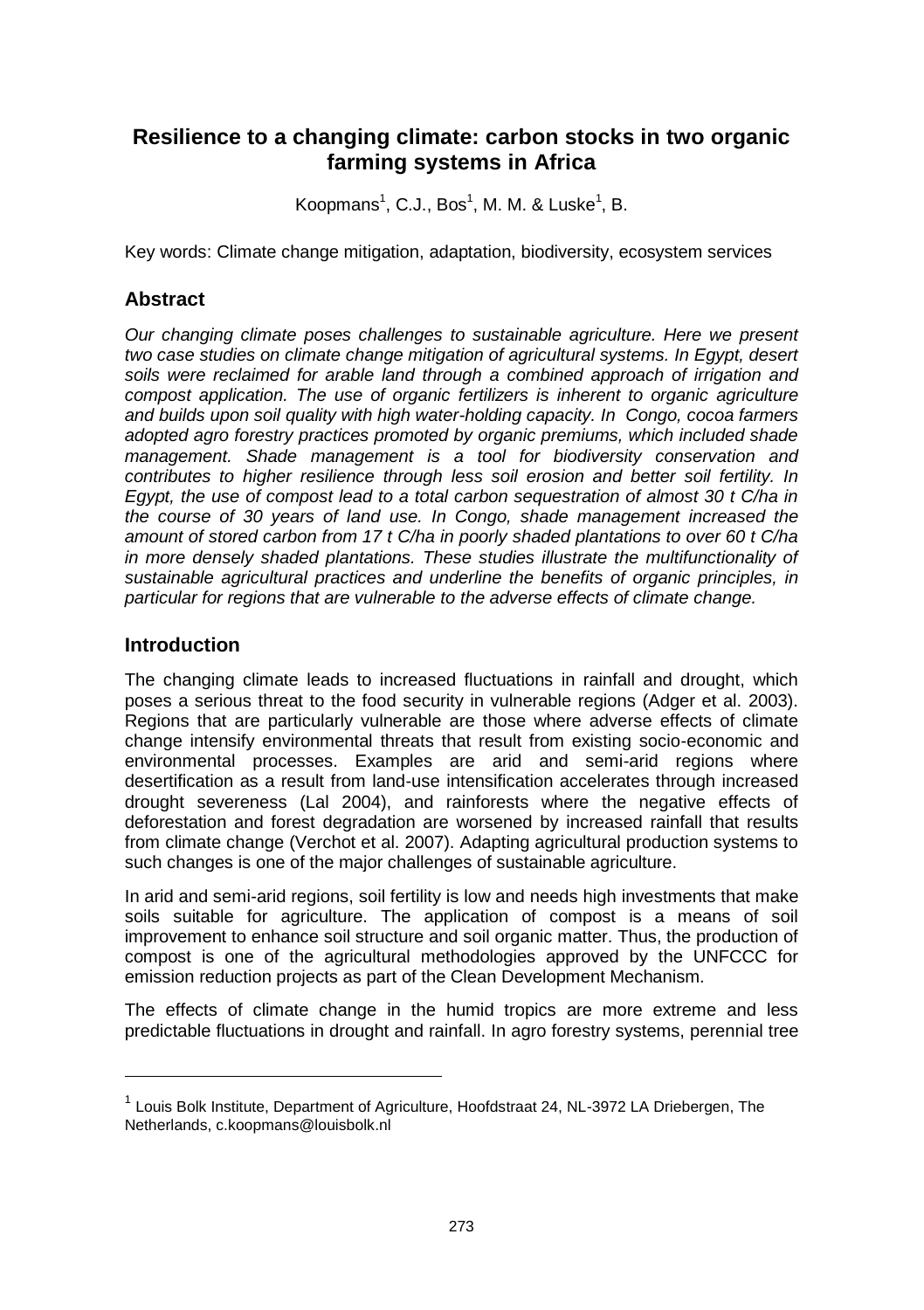crops are in varying degrees intercropped with shade trees, such as fruit and timber trees. Shade trees contribute to resilient production systems through the facilitation of more efficient nutrient cycling, natural pest control, and income diversification for smallholder farmers. In addition, such systems are an adaptation to climate changes in that soils are less vulnerable to erosion and desiccation.

In this paper we present the results from two studies on the role of resilient agriculture in climate change mitigation in two vulnerable regions of Africa. First, the effect of compost application on soil carbon sequestration is quantified for an arable production system on reclaimed desert soils in Egypt. Second, the effect of different types of shade management on carbon storage in organic cacao agro forestry systems is quantified in the Democratic Republic of Congo. Shade management is promoted by organic certification, but can vary strongly between certified cacao farms. The results are discussed in the context of multifunctional agricultural resilience in food-insecure regions.

### **Materials and methods**

### *Climate change mitigation through compost production and application on desert soils*

This part of the study took place at the Sekem farm in Egypt, which is the first certified organic farm in the Arabic region. Since the start in the 1970s, a combination of compost, green manures and irrigation is being used to turn desert soils into fertile agricultural soils. Over the years, the farm expanded in size and created a mosaic of arable fields with different ages. The annual average compost application rate amounts to 47  $m^3$  per hectare. Sekem developed a large scale windrow composting site which turns organic waste fractions into compost. The organic waste consists of chicken and cow manure, rice straw and green waste from Sekem itself, nearby farms and irrigation canals.

To investigate the effect of organic farming on carbon sequestration in desert soils, soil properties of eight fields (3 desert sites and 5 arable fields) were analysed in 2009. The arable fields were similar in terms of crops and compost application, but differed in age (1, 4, 5 and 2 fields of 30 years old). The fields and desert locations were sampled in three line transects. Each transect consisted of five sample locations where samples were taken at three depths (0-10 cm, 10-30 cm and 30-50 cm) and analysed for chemical and soil physical characteristics.

#### *Climate change mitigation in organic cacao agroforestry*

In the province of North-Kivu, eastern Democratic Republic of Congo, the ESCO company assures that all farmers have access to training in cacao agroforestry and shade management. Shade tree and cacao seedlings are distributed as part of the programme. In 2010, over 100 randomly selected cacao farms were visited to estimate the carbon stored in these agroforestry systems. Based on field experiences by field officers, shade management was a priori categorized into 5 different levels of shade tree density (see table 2). In each cacao plantation, trees were counted and measured in marked quadrates. In a 10x10m quadrate, the circumference of all trees smaller than 100cm circumference at breast height (CBH) were measured. In a 25x25m quadrate the circumference of all trees larger than 100cm CBH were measured. From the CBH measurements, the Above Ground Biomass (AGB) was calculated using the allometric equation recommended by the UNFCCC for carbon stock estimations in broad-leafed humid tropical forests (UNFCCC, 2009). For carbon stock estimations, the UNFCCC recommends using a 0.3 root:shoot ratio for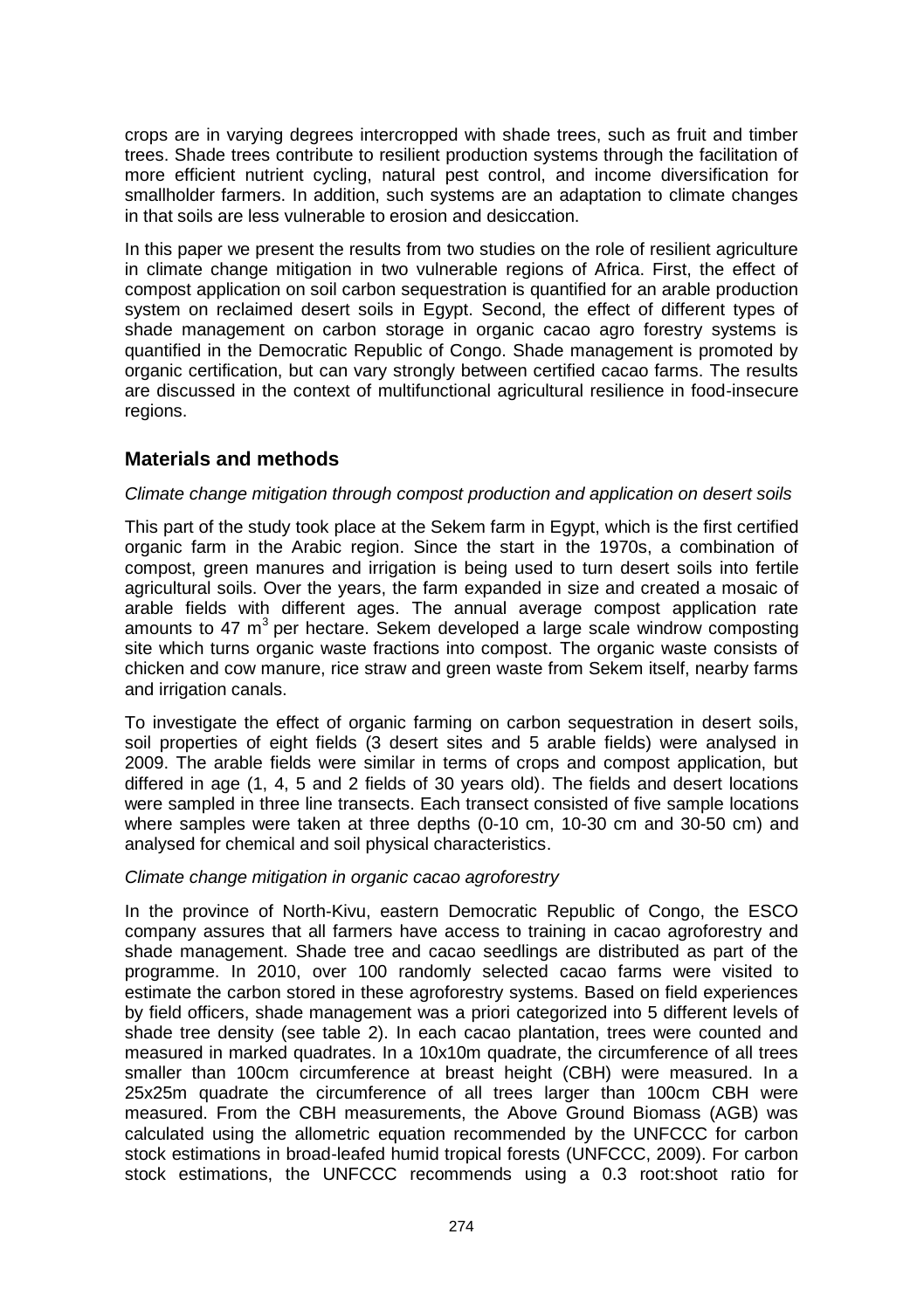estimating belowground biomass (BGB) and a 50% carbon content to calculate carbon stocks from AGB and BGB.

## **Results**

The soil in the desert surrounding the Sekem farm contained 3,9 tons C/ha in the upper 50 cm. The carbon stocks in the arable fields of the Sekem farm were for all ages (1, 4, 5 and 30 years) significantly higher (table 1). The one year old agricultural soil contained 7,2 tons C/ha, the 4 and 5 year old fields 18,1 and 16,9 tons C/ha, and the 30 year old fields 28,3 tons C/ha. This increase in carbon stocks over time represents a carbon sequestration potential of 3,2 t/ha/year of  $CO<sub>2</sub>$  equivalents.

| Land use      | Years in<br>use | $0 - 10$ | $10 - 30$ | 30-50 | <b>Total</b> |
|---------------|-----------------|----------|-----------|-------|--------------|
| <b>Desert</b> | 0               | 1.0      | 1.7       | 1.2   | 3.9          |
| Arable field  |                 | 4.2      | 2.0       | 1.1   | 7.2          |
|               | 4               | 7.4      | 8.1       | 2.6   | 18.1         |
|               | 5               | 10.0     | 6.1       | 0.8   | 16.9         |
|               | 30              | 17.5     | 9.3       | 1.5   | 28.3         |

| Table 1. Carbon stocks (tons C/ha) in a desert site and nearby organically |
|----------------------------------------------------------------------------|
| managed arable fields of different ages in Egypt.                          |

The 100 agro forestry systems differed widely in the shade management category assigned by the field officers (table 2). As expected by the categorization, agro forestry systems of category V had highest density of adult shade trees, whereas category I had lowest density of adult shade trees. Cacao tree density was highest in category IV. The total carbon stocks were highest in the agro forestry systems of category V and lowest in agro forestry systems of category I.

| Shade management category*                                                                                      | <b>Adult shade</b><br>trees (n/ha) | <b>Carbon stock</b><br>in<br>aboveground<br>tree biomass<br>(tons C/ha) |
|-----------------------------------------------------------------------------------------------------------------|------------------------------------|-------------------------------------------------------------------------|
| I. Scarce shade trees.                                                                                          | 16                                 | 17                                                                      |
| II. young, heavily pruned shade trees.                                                                          | 25                                 | 22                                                                      |
| III. young pruned as well as in tact shade<br>trees.                                                            | 26                                 | 34                                                                      |
| IV. large in tact shade trees that remain from<br>previous rainforest cover.                                    | 29                                 | 30                                                                      |
| V. large in tact shade trees that remain from<br>previous rainforest cover and smaller,<br>younger shade trees. | 49                                 | 60                                                                      |

| Table 2. Carbon stocks (tons C/ha) in cacao agro forestry systems with different |  |  |  |
|----------------------------------------------------------------------------------|--|--|--|
| types of shade management in the eastern Democratic Republic of Congo.           |  |  |  |

**\*Shade management categories were** *a priori* **defined based on field experience of the field officers.**